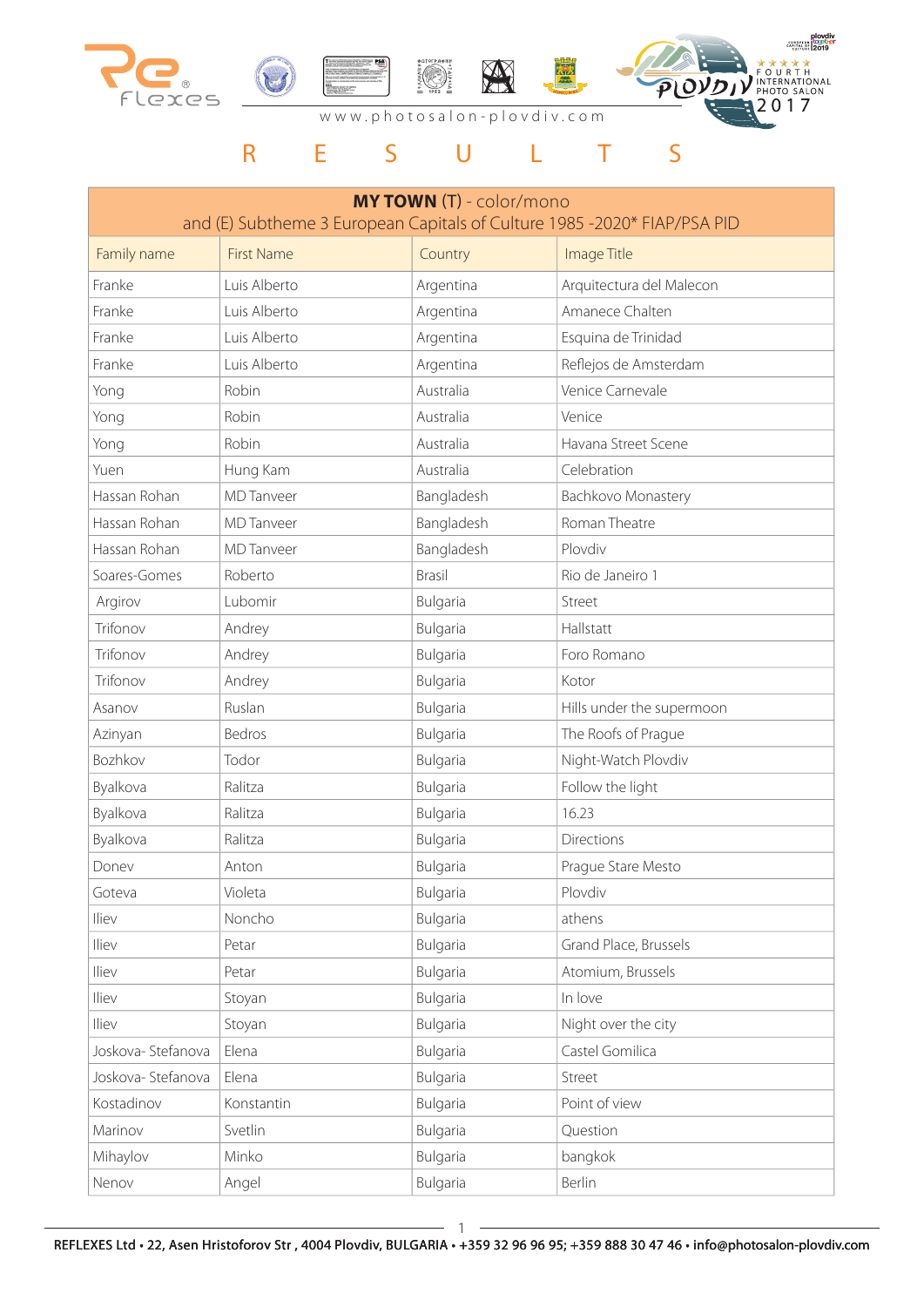

### R E S U L T S

| Obretenova  | Antoaneta     | Bulgaria   | Time for a walk                |
|-------------|---------------|------------|--------------------------------|
| Obretenova  | Antoaneta     | Bulgaria   | in_the_fog_time                |
| Planinski   | Zhecho        | Bulgaria   | Rheiknierbrucke                |
| Sakelariev  | Ivailo        | Bulgaria   | shumen                         |
| Shipchanov  | Petar         | Bulgaria   | Hisar kapiya                   |
| Spasova     | Stela         | Bulgaria   | Invisible - Istanbul           |
| Stoyanov    | Svetozar      | Bulgaria   | Curve                          |
| Stoyanov    | Svetozar      | Bulgaria   | To the market                  |
| Suhorukov   | Kaloian       | Bulgaria   | Plovdiv Before Sunset          |
| Suhorukov   | Kaloian       | Bulgaria   | PlovEdiv                       |
| Trifonov    | Trifon        | Bulgaria   | Plovdiv                        |
| Trifonova   | Elena         | Bulgaria   | bubbles                        |
| Tsetkova    | Dana          | Bulgaria   | Plovdiv. In winter.            |
| Vasilev     | Yuliy         | Bulgaria   | Music for Deaf 6               |
| Vassilev    | Nikolai       | Bulgaria   | Vitosha blvd.                  |
| Li          | Jianping      | China      | Dream land                     |
| Liu         | Liqun         | China      | Past and present               |
| Liu         | Liqun         | China      | Traffic in heart               |
| Shao        | Zhanxiang     | China      | Stockaded village in cloud     |
| Wan         | Yi            | China      | City corner 3                  |
| Wan         | Yi            | China      | Morning exercises 2            |
| Wan         | Yi            | China      | Window 2                       |
| Yang        | Shenghua      | China      | Fascinated in stilted building |
| Ye          | Wei           | China      | Morning glow of Miao Village   |
| surname_en  | first_name_en | country_en | title_en                       |
| Suszkiewicz | Ole           | Denmark    | <b>Street Musicant</b>         |
| Suszkiewicz | Ole           | Denmark    | Copenhagen                     |
| Jarvinen    | Raimo         | Finland    | Vilna                          |
| Kalamies    | Elvi          | Finland    | Cathedral and sun              |
| Kuronen     | Vili          | Finland    | Ny Havn                        |
| Laine       | Ari           | Finland    | St Petersburg                  |
| Boulanger   | Jean          | France     | <b>JUST BEFORE DARK</b>        |
| Boulanger   | Jean          | France     | <b>GRAND PALAIS</b>            |
| Boulanger   | Jean          | France     | STEEL LACE EIFFEL TOWER        |
| Boulanger   | Jean          | France     | CHIMERE NOTRE DAME             |
| Heritier    | Jacques       | France     | Manarola                       |

 $-2$  -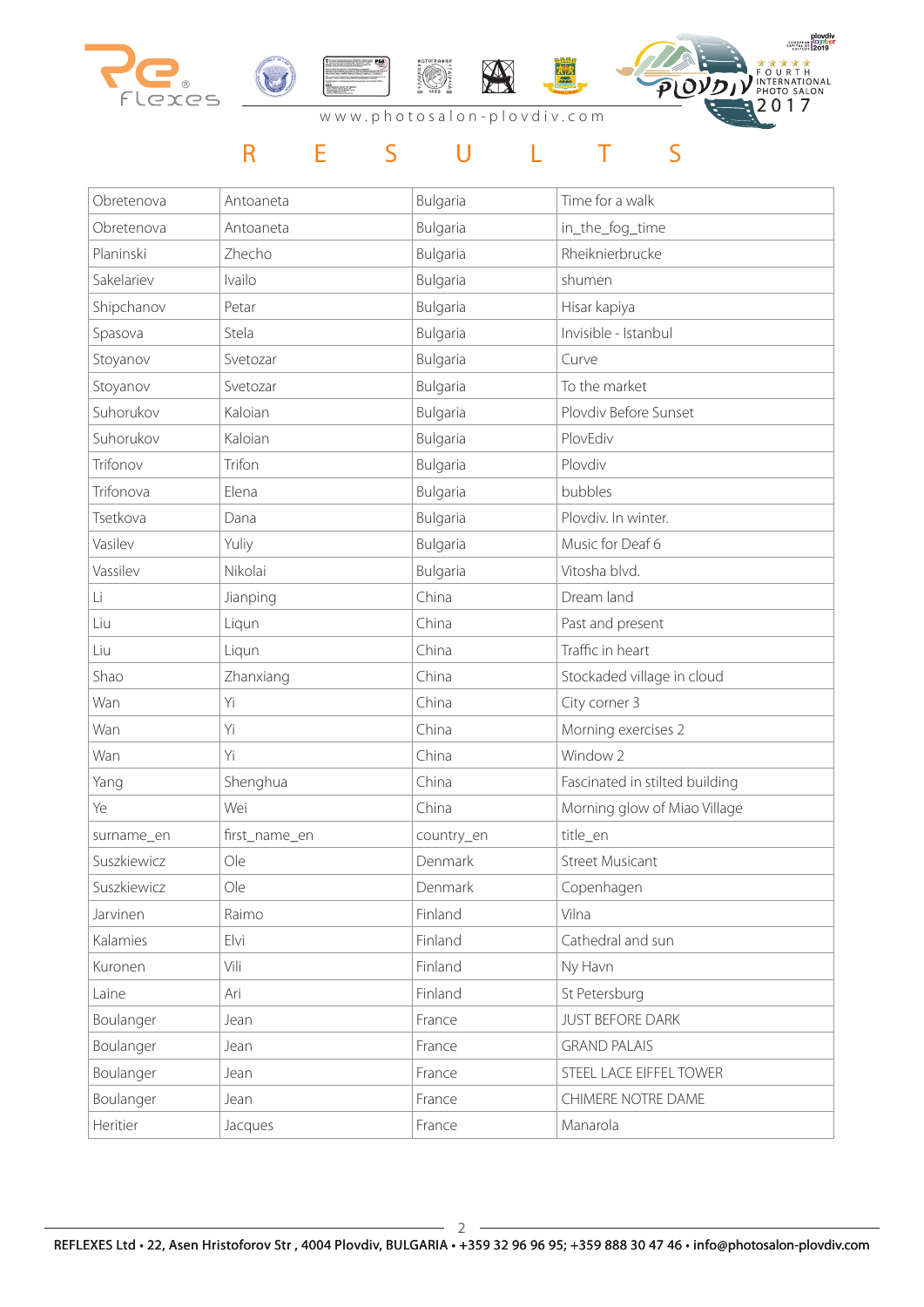

### R E S U L T S

| Heritier         | Jacques    | France    | Ville Futuriste                       |
|------------------|------------|-----------|---------------------------------------|
| Heritier         | Jacques    | France    | Ombrello Rosso                        |
| Jourdain         | Roger      | France    | Lady In Red                           |
| Jourdain         | Roger      | France    | Old Honfleur                          |
| Jourdain         | Roger      | France    | Pudong Shanghai                       |
| Jourdain         | Roger      | France    | Raining                               |
| Dietl            | Claudia    | Germany   | Rotterdam                             |
| Koepf            | Achim      | Germany   | Schwaebisch-hall-64                   |
| Noeth            | Lothar     | Germany   | Verhuellt                             |
| Athanasopoulos   | Yannis     | Greece    | <b>PATHWAY</b>                        |
| <b>Baladakis</b> | George     | Greece    | Prague 029                            |
| <b>Baladakis</b> | George     | Greece    | Desdren 2                             |
| Girvalaki        | Nektaria   | Greece    | Divine-Milan                          |
| Gourgioti        | Nitsa      | Greece    | <b>KAVALAPORT</b>                     |
| Kazepidis        | Vasilis    | Greece    | Walk in the rain                      |
| Kikakis          | Nikos      | Greece    | PARATHRO STO KOULE-IRAKLIO            |
| Kikakis          | Nikos      | Greece    | ANTANAKLASI STA NEORIA-IRAKLIO        |
| Papadopoulou     | Anatoli    | Greece    | <b>NISIOTIKO</b>                      |
| Sapounakis       | Pantelis   | Greece    | Madrid                                |
| Toussimis        | Dimitris   | Greece    | Athens 1985                           |
| Toussimis        | Dimitris   | Greece    | Bergen 2000                           |
| Tsekourakis      | Chronis    | Greece    | <b>KAVALA CITY</b>                    |
| Tsigkas          | Giorgos    | Greece    | See you_(Athens)                      |
| Tsigkas          | Giorgos    | Greece    | lines from Olympic Stadium (Athens)   |
| Tsigkas          | Giorgos    | Greece    | Umbrellas in the city of Thessaloniki |
| Vrentzoy         | Pelagia    | Greece    | Admire-Thessaloniki-E1                |
| Vrentzoy         | Pelagia    | Greece    | Riding-Thessaloniki-E2                |
| Vrentzoy         | Pelagia    | Greece    | My nation-Athens-E3                   |
| Zeinis           | Efstathios | Greece    | Silent Melody                         |
| Zeinis           | Efstathios | Greece    | Rash Hour-T3                          |
| Au-Yeung         | Kwong Ying | Hong Kong | <b>Busy Night Traffic</b>             |
| Au-Yeung         | Kwong Ying | Hong Kong | Sunset Fish Pond                      |
| Kerekes          | Istvan     | Hungary   | Running at home                       |
| Kerekes          | Istvan     | Hungary   | Maramuresan wedding                   |
| Kovacs           | Krisztian  | Hungary   | Trees in town                         |
| Kovacs           | Krisztian  | Hungary   | Hamnoy                                |
| Szabo            | Janos      | Hungary   | Top and bottom                        |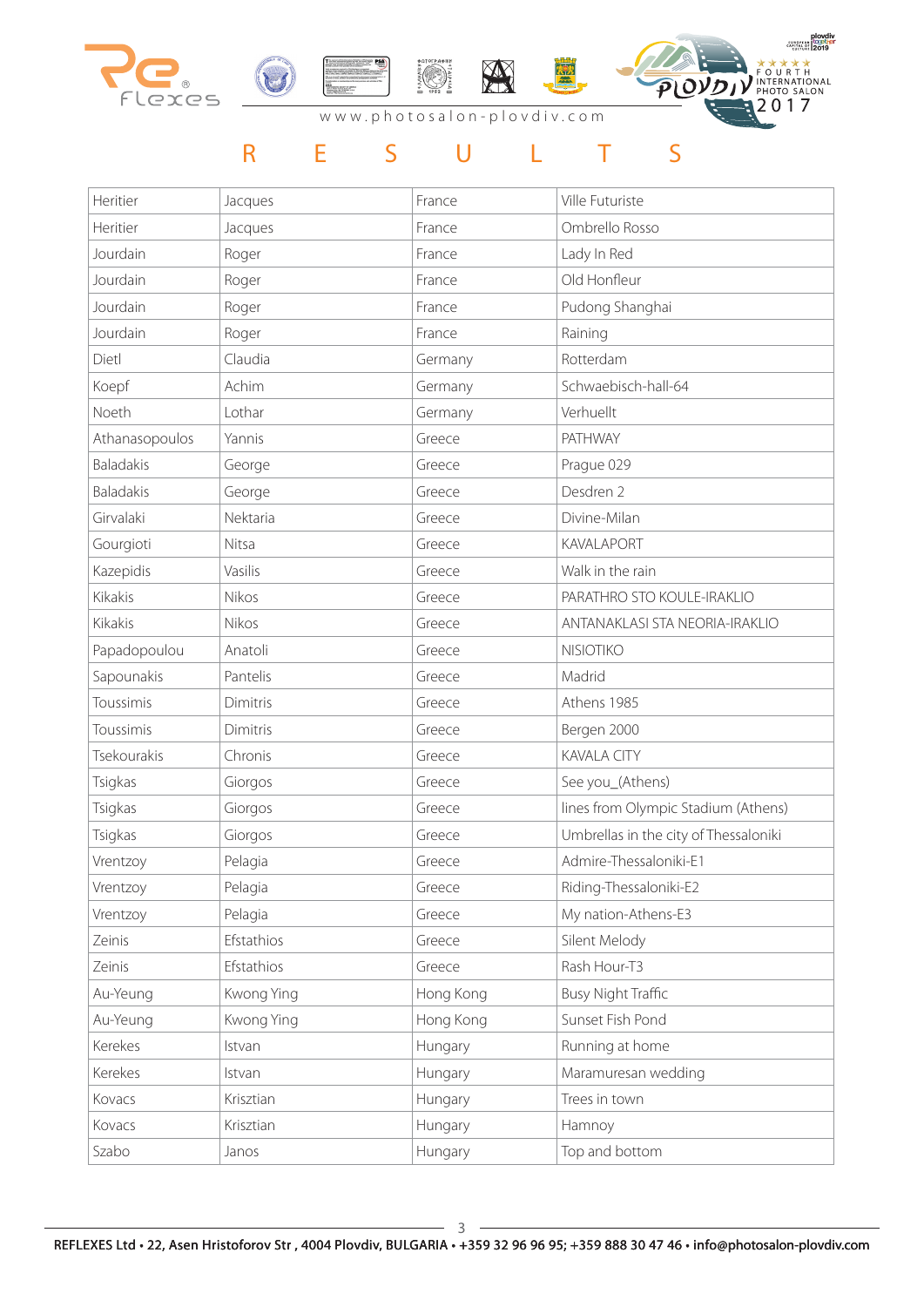

### R E S U L T S

| Szabo          | Janos        | Hungary | Going higher                          |
|----------------|--------------|---------|---------------------------------------|
| Banerjee       | Sounak       | India   | Men who stare at goats                |
| Swami          | Seema        | India   | Mumbai CST                            |
| Jafari         | Siamak       | Iran    | Snowy                                 |
| Bagheri Kafash | Hesam        | Iran    | Pass                                  |
| Dehghan        | Amin         | Iran    | Plan                                  |
| Dehghan        | Amin         | Iran    | Skating rink                          |
| Dehghan        | Amin         | Iran    | Village Night                         |
| Hasanzade      | Golnaz       | Iran    | Daily life                            |
| Heidari Khayat | Homan        | Iran    | Colosum                               |
| Mahdavi        | Arash        | Iran    | Flying over Polluted City 2           |
| Mahdavi        | Arash        | Iran    | Flying over polluted city             |
| Mahdavi        | Arash        | Iran    | Nasirolmolk Mosque                    |
| Mahmoodi       | Hossein      | Iran    | Urmia City                            |
| Mahmoodi       | Hossein      | Iran    | Urmia City2                           |
| Mahmoodi       | Hossein      | Iran    | Urmia City4                           |
| Mortazavi      | Seyed Ehsan  | Iran    | People and flowers                    |
| Nazemzadeh     | Farzin       | Iran    | Fifth Season                          |
| Nazemzadeh     | Farzin       | Iran    | The cold street                       |
| Yadmellat      | Iman         | Iran    | Shiraz at night                       |
| Yadmellat      | Iman         | Iran    | Zand castle                           |
| Danev          | Stoycho      | Ireland | O'Connell Bridge, Dublin, Ireland     |
| Danev          | Stoycho      | Ireland | Rosie Hackett Bridge, Dublin, Ireland |
| Doyle          | Joe          | Ireland | Valencia Bridge                       |
| Doyle          | Joe          | Ireland | Valencia Cyclist                      |
| Goldin         | Leonid       | Israel  | Daily tram                            |
| Goldin         | Leonid       | Israel  | Night under the Bridge                |
| Amendolara     | Pietro       | Italy   | Matera 1                              |
| Amendolara     | Pietro       | Italy   | Matera 2                              |
| Boldrin        | Samuele      | Italy   | Budapest                              |
| <b>Boldrin</b> | Samuele      | Italy   | La Defense 01 - Paris                 |
| <b>Boldrin</b> | Samuele      | Italy   | La Defense 06 - Paris                 |
| De Gregorio    | Alfonso      | Italy   | Suspended - Brussels                  |
| De Gregorio    | Alfonso      | Italy   | Avatar - Brussels                     |
| Falco          | Giuseppe     | Italy   | Parking                               |
| Falsetto       | Massimiliano | Italy   | Skaters in the square                 |
| Macinai        | Michele      | Italy   | Metropolitan landscape                |
| Macinai        | Michele      | Italy   | Mnam 2                                |